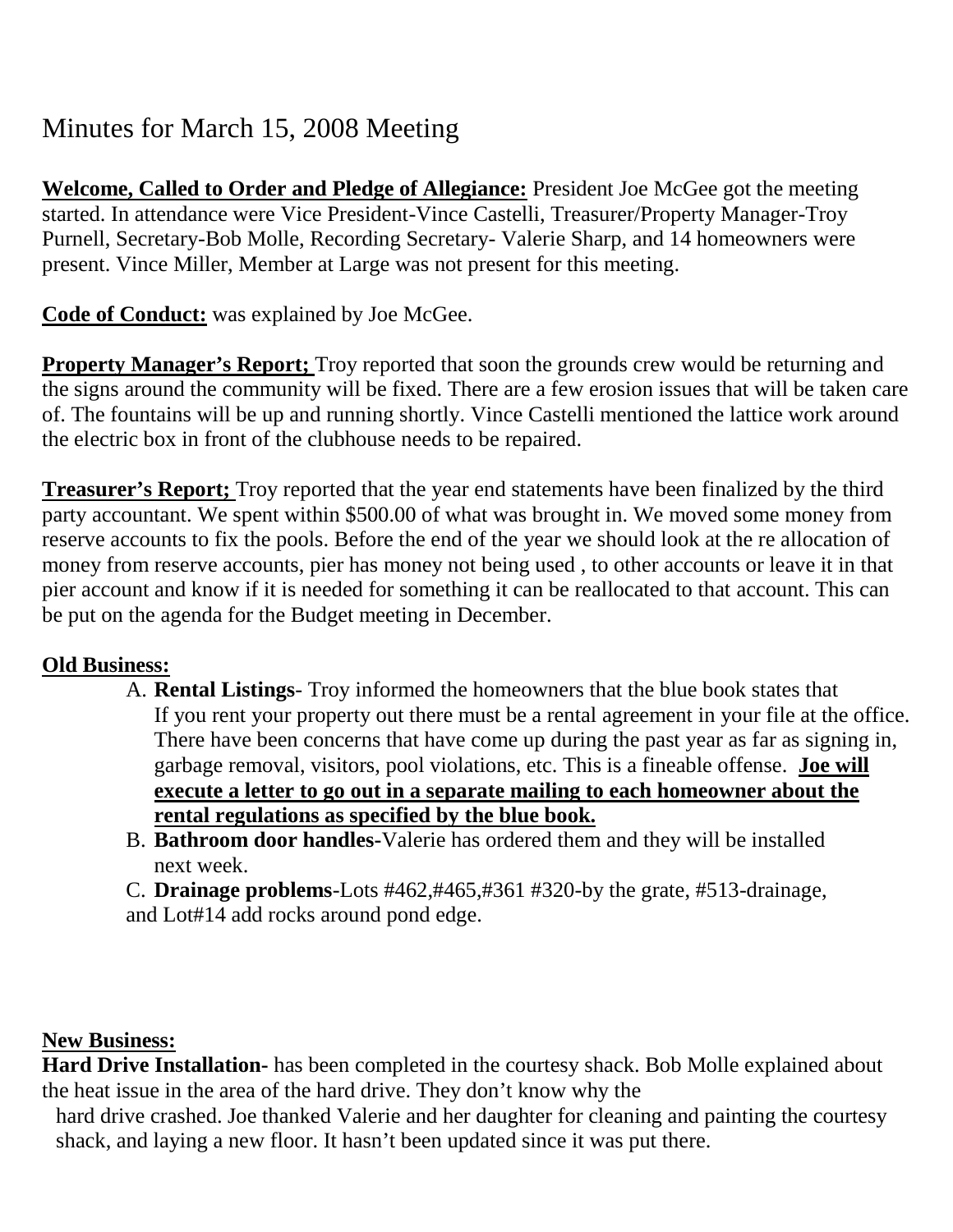**New Camera Cost-** The cost is \$2,442.00 for the 4-channel digital recorder, 2 Day/Night camera's and their supplies, cable and miscellaneous supplies. There will be a charge of \$200.00 for the monitor. There is an additional charge if there is not a phone line existing or enough fiber optic hook up. **Troy made a motion to accept the bid, but not to exceed \$3,000.00 for the new cameras. Vince Castelli 2nd the motion and all were in favor.**

- **D. Televisions for Rec. Center and Clubhouse-** Troy has gotten 2 prices for these. Joe told everyone that the TV's we have can not be fixed any more because of there age. He said we will be getting the new flat screen TV's within the next few weeks and they will have to be framed in.
- **E. Pool Contract** We were supplied with 2 bids, one from American Pool Company and Atlantic pool Company. Troy will make sure that the contract has the \$25.00 fee an hour if we are shut down because of operational problems or no lifeguard. After comparing bids the board decided to go with Atlantic Pool Company. **Joe made a motion to accept the Atlantic Pool Company as our pool contractor for this year. Vince Castelli 2nd the motion and all were in favor.**
- **F. Waste Management-** Joe told the audience that he wanted to thank Valerie and Neil for their combined efforts with the trash monitoring last year, they saved the community around \$9,000.00 and considering our overall bill is around \$50,000.00 per year, that was a great savings. Troy and Valerie met with Waste Management and have got a more effective way to save on our trash bill. The proposal was to eliminate all the large 20 and 30 yard dumpsters except for 1 in the center for large bulky items. They will be replaced with 6 -8yard dumpsters that will be dumped into 1 large compactor truck and hauled away. We do not get charged for each individual dumpster being pulled and returned because they never leave the facility, and we do not get charged per ton. We are charged a flat fee for the month. The proposal states to save at least \$19,000.00 for this season. **Bob molle made a motion to accept the Waste Management contract to use the 8 yard dumpsters instead of the 20 and 30 yard dumpsters. Troy 2nd the motion and All were in favor.** Joe McGee would like Vince Miller to get a sign made for the trash area stating that all large bulky trash items are to be put into the 30 yard trash container. Not in the smaller 8 yard containers.

**7. Joe announced his condolences to the families of the two gate attendants, Gerald Kauffman and Dale Lewis, that have passed away recently. The families have sent Thank You notes to the board.**

### **8. Committee Reports:**

**A. ECC-**Cathy Ortel addressed the board and homeowners and told everyone that the committee was gearing up for the spring inspections. She stated that inspections would be started the beginning of May. **We will send letters out with the violations and we realize that most homeowners are not down here yet, so we are extending it to 3 weekends to comply**.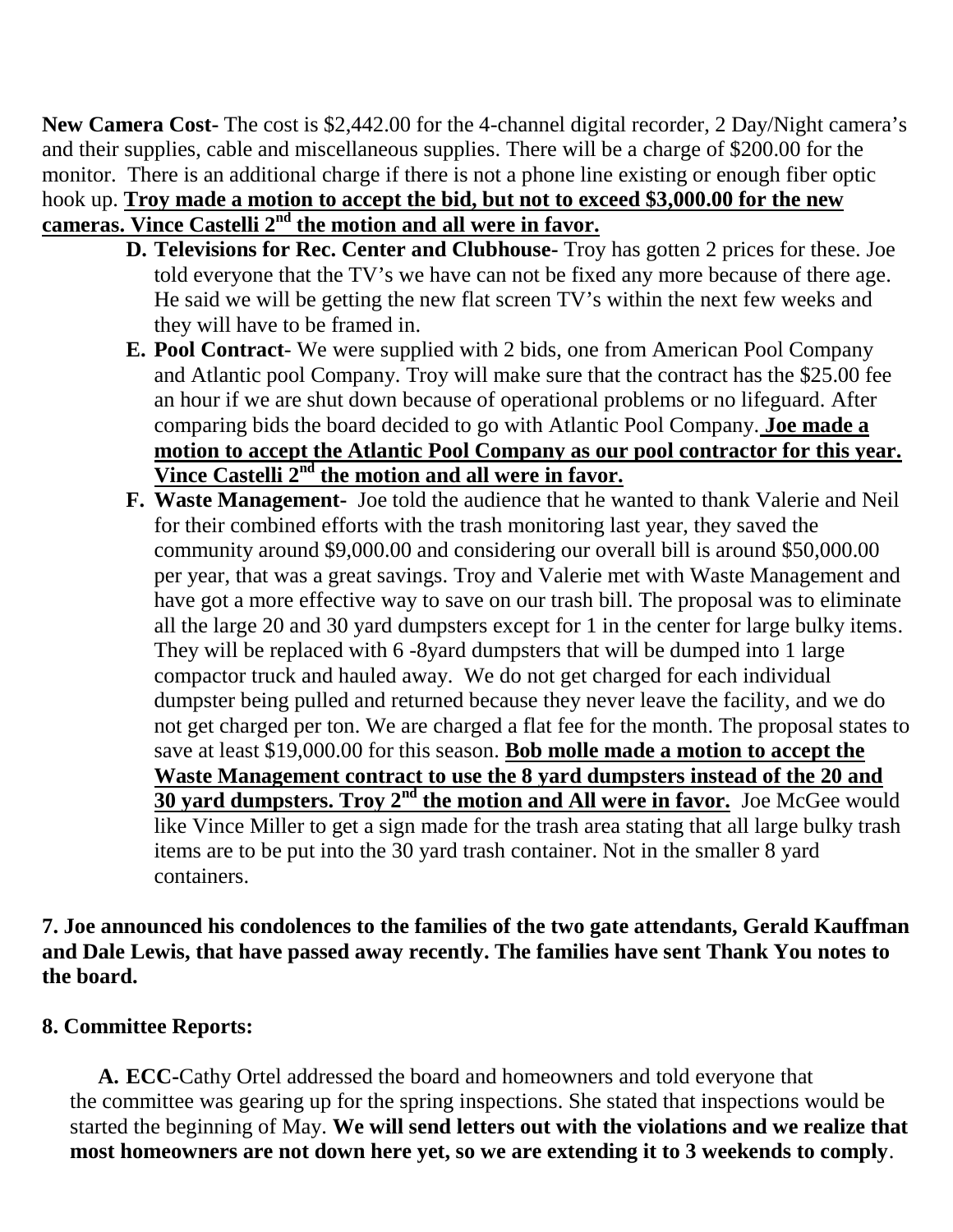We have 2 homeowners that have had continuous violations, we have sent out letters, and fines were placed. These 2 homeowners have violations left from last year that wasn't taken care of. There is a lien on one of the properties. We ran out of time last year with these 2 homeowners to follow through on the numerous violations from last year. I have talked to Joe about this one and Joe suggested that we have a list with the history of this lot for the board to be turned over to the HOA attorney, Ray Coates, for legal action. Joe explained that this is a continuation of existing problems that were not taken care of last year.

- **B. Beautification Committee** Carl Thompson and Ray Howard were not available for the meeting. Bob Molle reported that the annual clean up day for the community will be held on April 26, 2008 at 9:00 am at the Clubhouse. Lunch will be served at noon.
- **C. Boat Storage Committee-** No report but Valerie reported that about 85% of the storage slips paid for. This has been the best year yet for getting the information in on time.
- **D. Budget Review-** Mike Tebin was present but had just received the packet so did not have questions at this time. Bob Molle asked if homeowners have budget item questions if they could go directly to the budget committee. What has been happening is the board is getting asked questions about budget items and sometimes they are duplicated because the budget committee has already asked the same questions.
- **E. Front Gate-**Joe has talked to Glen Jarvis about straightening the pole by the front gate.
- **F. Mailbox Repair-** Joe went over the accident that happened at the mailbox area. The person who hit the pole was honest enough to report what had happened and he paid the \$75.00 fee for the replacement.
- **G. Occupancy-** Troy answered by saying there were 28 letters sent out and the majority have responded. There were people with special circumstances, people who are having a home built, some have left a car in driveway year round. Troy said the Association has completed what is required of us, by sending out the letters and following up on them.

# **9. Open Discussion**

**Melanie Dixon-Lot#320-** asked if someone could come and check her outside Grate because it is caving in on 2 sides. Valerie has made a note to give to the grounds crew.

**Bill Landano-Lot#228**- The fishing sign is down over by the pier. The muskrats have tunneled extensively around the pond behind his home and is worried about a cave in. Joe said he would take a look at it and if necessary he would have Neil cave it in and then fill it.

**Cathy Hogan-Lot#66**- There are 2 lights out on the pier.

**Judy Coyle-Lot#100-**Since we have this new contact person from Waste Management, could we look into the recycling program? There was a lot of